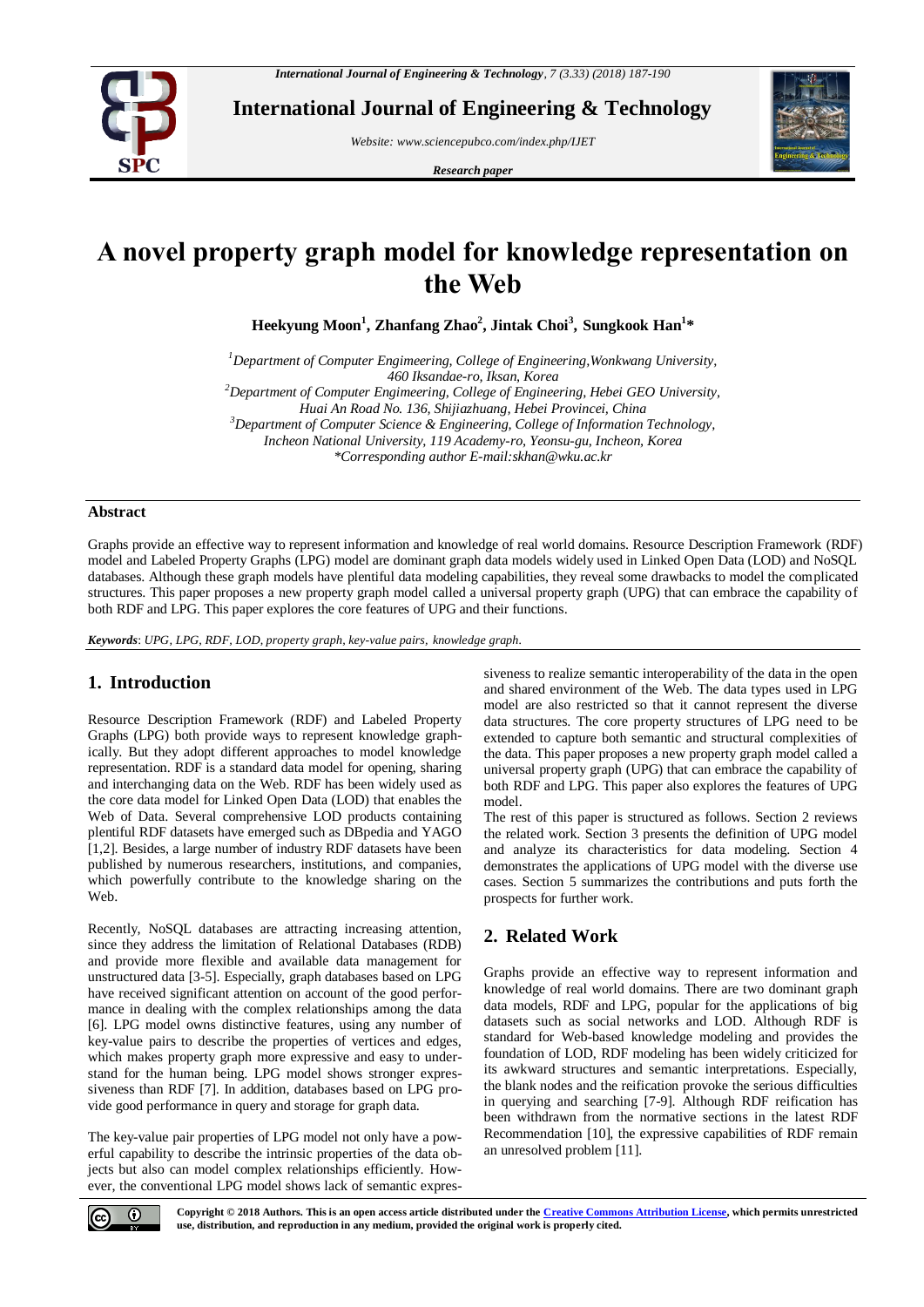Recently, LPG model is very popular in an emerged NoSQL database paradigm that is non-relational, non-ACID, schema-less database systems to handle a huge amount of diverse data generated on the Internet. The conventional relational databases have been confronted with tough difficulties in the advent of Big Data, especially, query processing time drastically increases due to a number of complex JOIN-style operations [3]. LPG provides more compact, expressive representation of graph data modeling and efficiently store the key-value pairs with index-free adjacency that can allow for fast querying. In short, LPG is basically about storage and querying. However, LPG has also revealed some drawbacks although many enhanced functionalities have been proposed for LPG.

Since RDF and LPG are dominant graph modeling that has similar objectives, some studies have been accomplished to map from one model to another [10,12]. The conceptual comparisons of two models have also been studied [13,14]. The unified model that can harmonize the distinguishable features of two graph modeling approaches should be investigated to make graph modeling more powerful and practical.

# **3. Universal Property Graph Model for Knowledge Representation**

Graphs are flexible and intuitive for modeling information resources, their relationships and the conceptual structure of their domain. In addition to the expressiveness, graphs can be stored efficiently and processed consistent with the well-known algorithms. This section explores the formal, conceptual properties of UPG model.

#### **3.1. Definition of UPG model**

The UPG model is based on LPG. However, it embraces the openworld features of RDF and the unified structures. Since UPG is a kind of the reshaped LPG, UPG provides more compact, expressive representation of graph data modeling and efficiently store the key-value pairs with index-free adjacency that can allow for fast querying. In addition, UPG can supersede RDF with more powerful expressiveness in the open world.

**Definition (Key-Value Pair):** A key-value pair (KVP) is an abstract data type consisting of a set of two linked data items: a key, which is a unique identifier for some item of data, and the value, which is literal, a set or an identifier of that data. The key plays a role of metadata of the data. The ontological vocabulary is usually used as the key. The value can be literal such as string, number, and date, a structured value such as array and list, or identifier of the key-value pairs. The key-value pair is also called the property in general.

**Definition (PPI):** The Public Property Identifiers (PPI) serves as unique public identifiers that can be used to identify any key-value structures in the open world. The concept of PPI is very similar to the Internationalized Resource Identifiers (IRIs) of RDF 1.1. However, the main aim of PPI is to identify the key-value structures, not Web resources. The PPIs are usually defined in the form of IRIs.

**Definition (Universal Property Graph):** A UPG G is a directed, labeled, attributed, multi-relational graph consisting of  $G = (V, E, \mathcal{L})$ K, P, L,  $\square \square \square \square \square \square$ , where V is a set of vertices, E is a set of edges, K is a set of the key-value pairs, P is a set of PPIs denoting the key-value pair in K, L is a set of labels,  $\square$  is the property identification function  $K \square P$ ,  $\square$  is the labeling function mapping (V  $\square \square E$ )  $\square$  L, and  $\square$  is the identification assignment function mapping ( $V \square \square E$ )  $\square P$ .

In UPG data model, entities or resources are represented as vertices and relationships as edges. Both vertices and edges are labeled with their roles and can have only one PPI. The edges are directed. There can be multiple-edges between any two vertices.

An important aspect of UPG is that both vertices and edges can have labels and only one PPI. The multiple labels are essentially useful and flexible for providing the diverse, informative metadata related to resources and relationships. The PPI plays a role of the unique identifier for a vertex and an edge. This also provides reusable property constructs. So UPG data model can be ground, universal model to generate various type of graph-based data model by simply adding or abandoning specific constraints on UPG. Fig. 1 is an example of a typical UPG.



Although UPG model is conceptually similar to the conventional LPG, it has its distinct features that are more uniform and powerful capability. These features can seamlessly embrace the idiosyncratic functions of both RDF and LPG. UPG can provide uniform modeling of data in the diverse environment.

#### **3.1.1. Features of Vertices**

Vertices or nodes denote entities or resources of the domain. Vertices contain only one PPI consisting of any number of the keyvalue pair. The PPI is the identifier of a vertex but plays a role of the placeholder for the key-value pairs. Although there are no restrictions to give the key-value pairs to vertices, the properties of a vertex are usually the intentional properties representing conceptual attributes inherent in the entity. Vertices can have one or more labels. Vertex labels can play a vital part in specifying the roles of vertices. This makes it possible to form conceptual schema or hierarchy of a certain concept efficiently.

#### **3.1.2. Features of Edges**

An edge, also known as a link, arc or relation, represents a relationship between two connected vertices to establish a conceptual context for each vertex. Edges have a direction to connect two vertices. Even though edges can be self-referencing or looping, they can never be dangling. As the mandatory feature of UPG model, similar to LPG, every edge must have one and only one label to represent the edge uniquely. The edge label represents the relationships between two vertices while vertex labels represent the roles or categories of the vertex.

Much like vertices, edges also have only one PPI to hold their properties. The key-value properties usually describe the circumstantial or contextual attributes when the relationship is built between two vertices such as time, location and modality.

#### **3.1.3. Features of the key-value pairs and PPIs**

The property is the foundational mechanism of UPG model to describe the attributes of vertices (entities) and edges (relationships). Since the attributes are the intentional characteristics of an entity, object or relation, the property usually represents intrinsic or conceptual features such as color, weight, and size for vertices, time and location for edges. Since the property is essential for expressing non-relational data, it should be distinguished from the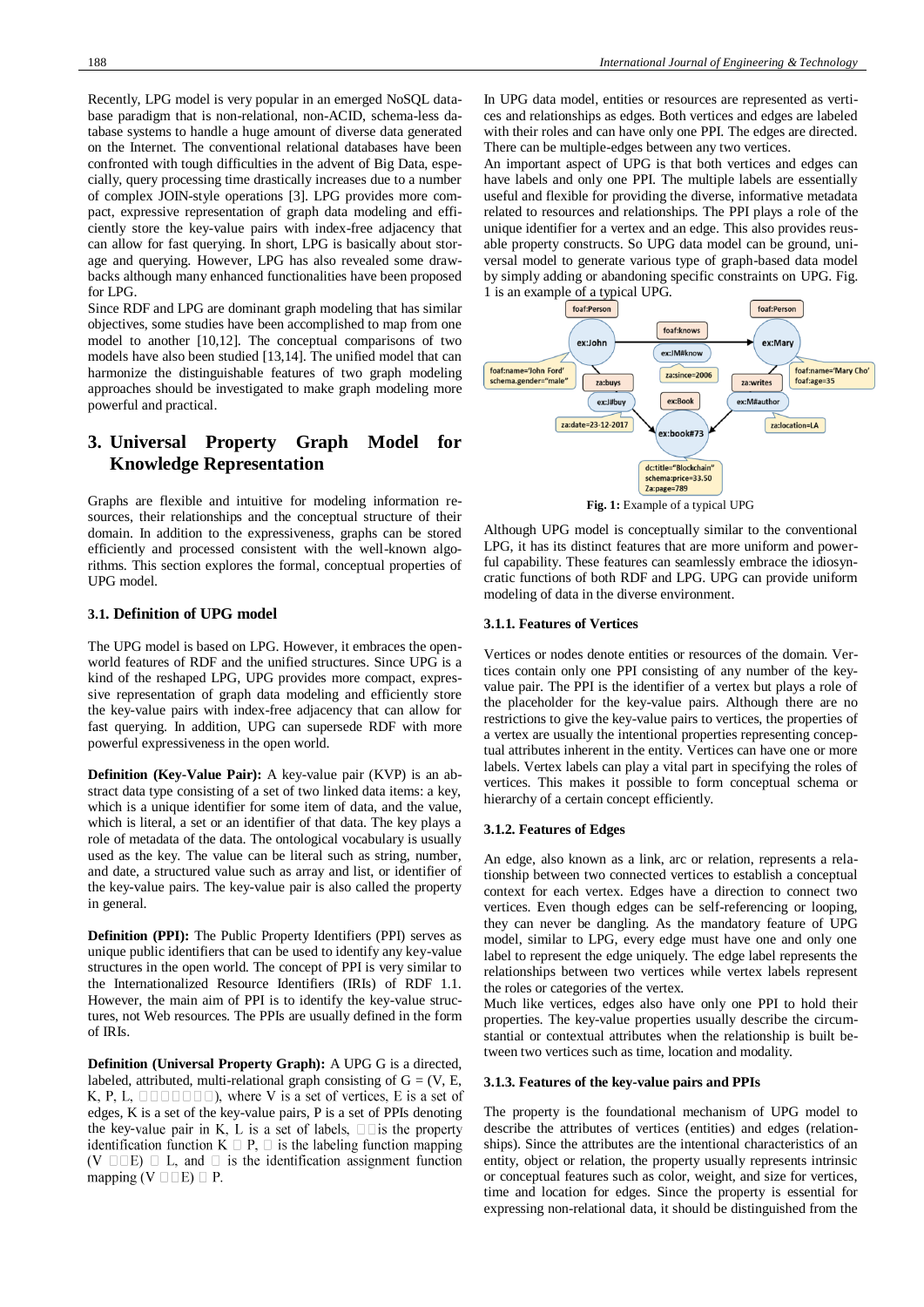associative features that are generally represented by the edges. The metadata or ontological vocabularies can be used for the key of the property.

The UPG makes a set of the key-value pairs an object that can be identified by PPI. However, the PPI is not used as the common identifier but plays a role of the placeholder that contains a set of the key-value pairs. In some sense, the PPI is a container of the key-value pairs.

#### **3.1.4. Features of Labels**

Labels are one of the foundational elements of UPG data model. Both vertices and edges have labels, however, their applications are different. The vertices labels are a way to assign the roles to vertices and to categorize vertices by means of their semantic features. The vertex labels are similar to rdf:type of RDF, but more efficient and powerful. The vertex labels can be used for many different purposes such as sub-graph creation, efficient UPG data store, and schema generation. On the other hand, every edge has mandatorily one and only one label that represents the relationship between two connected vertices. The edge label plays a role of the unique identifier of the edge.

The features of the major elements of UPG can be observed in Fig. 1. The UPG is more intuitive and precise than LPG and RDF in creating knowledge graph of a certain domain.

#### **3.2. Advanced Features of UPG Model**

The UPG is a pure graph model intrinsically based on the keyvalue pairs and their PPIs. This approach supports several useful capabilities essential for the complex knowledge modeling. These features can resolve some cumbersome problems such as the reification and expand the expressive power so that UPG represents the complicated relationships

#### **3.2.1. Vertex as a Resource**

The vertices of LPG that are the placeholders for the data properties consisting of the key-value pairs play a similar role of the resources of RDF. However, this nature of the vertices in UPG is different from those of the resources of RDF uniquely identifiable by IRI. In UPG, labels used to indicate the roles and categorize the vertices are essentially important than the vertex identifiers. The vertex identifier is mainly used to define the edge relationships. Some NoSQL systems based on LPG internally assign the unique identifier to each vertex for efficient management of graph operations.

For the identification of vertices, UPG can use two ways. One is to use PPI to access the key-value pairs directly although this seems to be impractical. The other is to use the properties to access semantically by means of a conceptual naming, for example, Student@[name='John'].

The data objects should be semantically complete and uniquely identifiable to be published and shared in the open world of the Web. In general, the vertices of UPG have resource properties of RDF so that they can provide the useful information when they are accessed.

#### **3.2.2. Ontology Vocabularies and Namespaces**

The conventional LPGs use localized vocabularies within a specific system for the labels and the keys of the property. It is strongly required to use ontology vocabularies and namespace so that UPGs can be shared in the open environment like RDF graphs.

The ontology vocabularies and namespaces used in the labels can generate a conceptual schema of the domains. The conceptual schema makes UPG an abstract knowledge model and provides the substantial basis for high-level knowledge processing. And besides, the property also uses ontology vocabularies with namespaces. The property efficiently consists of the key-value

pairs similar to tagging data values. The keys can be regarded as metadata for vertices and edges and feasibly represented by ontology vocabularies with the namespaces. Ontology vocabularies with the namespace for the key can provide the commonly shared vocabularies and the coherent semantic interoperability to UPG as RDF graphs.

#### **3.2.3. Nested Property**

The original definition of key-value does not give a strict constraint for the datatype of the value. So the value of the key-value pair is usually an opaque string of bytes of arbitrary length. However, different systems expand the datatype for the convenient data modeling and graph traversal, for example, lists for heterogeneous ordered collections of values and maps for heterogeneous, unordered collections of the key-value pairs. UPG needs adequate value types than such the expansion for conceptual modelling.



**Fig. 2:** Example of the nested key-value data type

The key-value datatype has been widely used in feature-based systems to provide more concise and understandable conceptualization for compound attributes. The nested key-value datatype also has complete theoretic basis and application use cases. As an example of the key-value datatype shown in Fig. 2, it provides a preferable conceptualization of resources and relationships.

#### **3.2.4. Formalized Data Type Definition**

Many graph database systems based on LPG use the diverse datatypes for the effective modeling and management. However, there are no common specifications to define the datatypes consistently. Moreover, the specifications of the aggregation datatypes such as containers and collections, especially, consisting of vertices or resources as the primitive elements have not been definitely addressed yet. This paper uses the key-value pair specification to define the complex datatypes involving vertices. This approach can keep methodical consistency in LPG modeling based on the key-value property.

The predefined key vocabularies are used to specify the datatypes of data aggregation related to vertices as follows:

- za:Construct declare the aggregated data structure.
- za:tag gives the data aggregation a literal name that can be used as the reference.
- za:datatype specifies the type of the aggregated structure such as rdf:Bag and rdf:List.
- za:order represents a sequential number of the resource in the aggregated structure.

Assuming that the interpretation of the za:datatype can be accomplished in the given system, this method can specify the diverse datatypes of arbitrary data structures consisting of vertices. Note that PPIs can be used as the values of the keys in UPG.

# **4. Applications of UPG**

UPG has powerful modeling capability and shows explicit expressiveness. So UPG can tackle not only the cumbersome problems of RDF and LPG but also the general issues related to knowledge